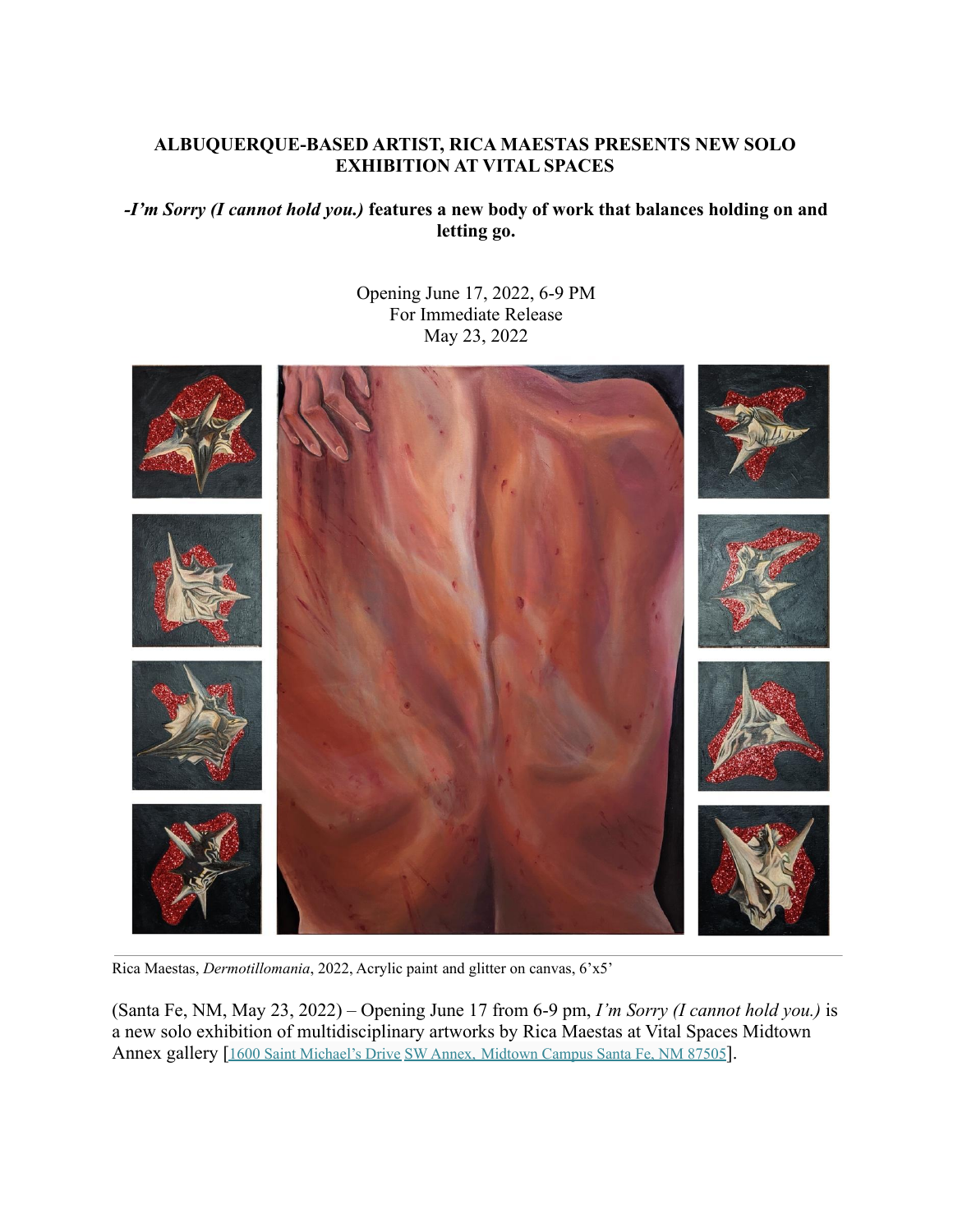Running through July 27, 2022, the exhibition explores inherited hurt, permeable boundaries, and catharsis through a selection of paintings, sculptures, and performance documentation. The varied works in the exhibition, many of which were created during Maestas' recent Labor Residency at the Santa Fe Art Institute, attempt to unearth, excise, and exorcize intermingled personal and historical traumas from the body as well as place. Together, the selected works probe various ongoing, multifaceted, and dubious rituals that might someday soothe ancestral curses.

"We are so excited to have Rica's show here at Vital Spaces. Rica's work somehow tugs at every emotion all at once," says Executive Director of Vital Spaces, Raashan Ahmad. "Rica's work invites so much feeling and emotion, then as you think you understand what's going on more layers are uncovered. The experience is beautiful and jarring and perfect."

## **The exhibition will be available for viewing by appointment and during open hours to be determined. Contact Rica Maestas at [ricamaestas@gmail.com](mailto:ricamaestas@gmail.com) to schedule a viewing time.**

*I'm Sorry (I cannot hold you.)* coincides with Axle Contemporary Mobile Artspace's July 1-3 weekend screening of *Yucca goes to group,* a performance work and accompanying activation by Rica Maestas (time TBD). Maestas will also present work as part of the Santa Fe Art Institute's SFAI140 event on June 24. Exploring similar themes through different projects, these events complement and inform *I'm Sorry (I cannot hold you.)*.

## **About Rica Maestas**

Rica Maestas is an artist, author, and arts worker from Albuquerque, NM. Her artistic practice nurtures spaces where no one has to be whole, where there is no need to justify your existence and you can be intimate like a dog, with co-presence and gesture alone. Inspired by home, loneliness, hybridity, and misunderstanding, Maestas makes little treasures, gifts, offerings, and rituals as invitations into dreamy and emotionally demanding spaces.

Maestas holds a MA in public humanities from Brown University and has received numerous grants for her socially engaged projects, performances, paintings, and assemblages. Her multidisciplinary practice has included exhibiting artwork and curating independent and institutional projects, publishing written work in diverse forums, and participating in the Santa Fe Art Institute's Labor Residency. Profiles of her artistic and curatorial work have appeared in the Providence Journal, the Brown Daily Herald, and the Coastal Post.

## **About Vital Spaces**

Vital Spaces is a Santa Fe-based 501(c)3 organization whose mission is to sustain and enhance Santa Fe's cultural vibrancy by creating affordable spaces for artists working in all media to create, present, connect, and teach.

> VISUALS AVAILABLE FURTHER INFORMATION ON RICA MAESTAS CAN BE FOUND AT [RICAMAESTAS.COM](http://ricamaestas.com/) FOLLOW RICA MAESTAS ON [INSTAGRAM](https://www.instagram.com/ricaroux)